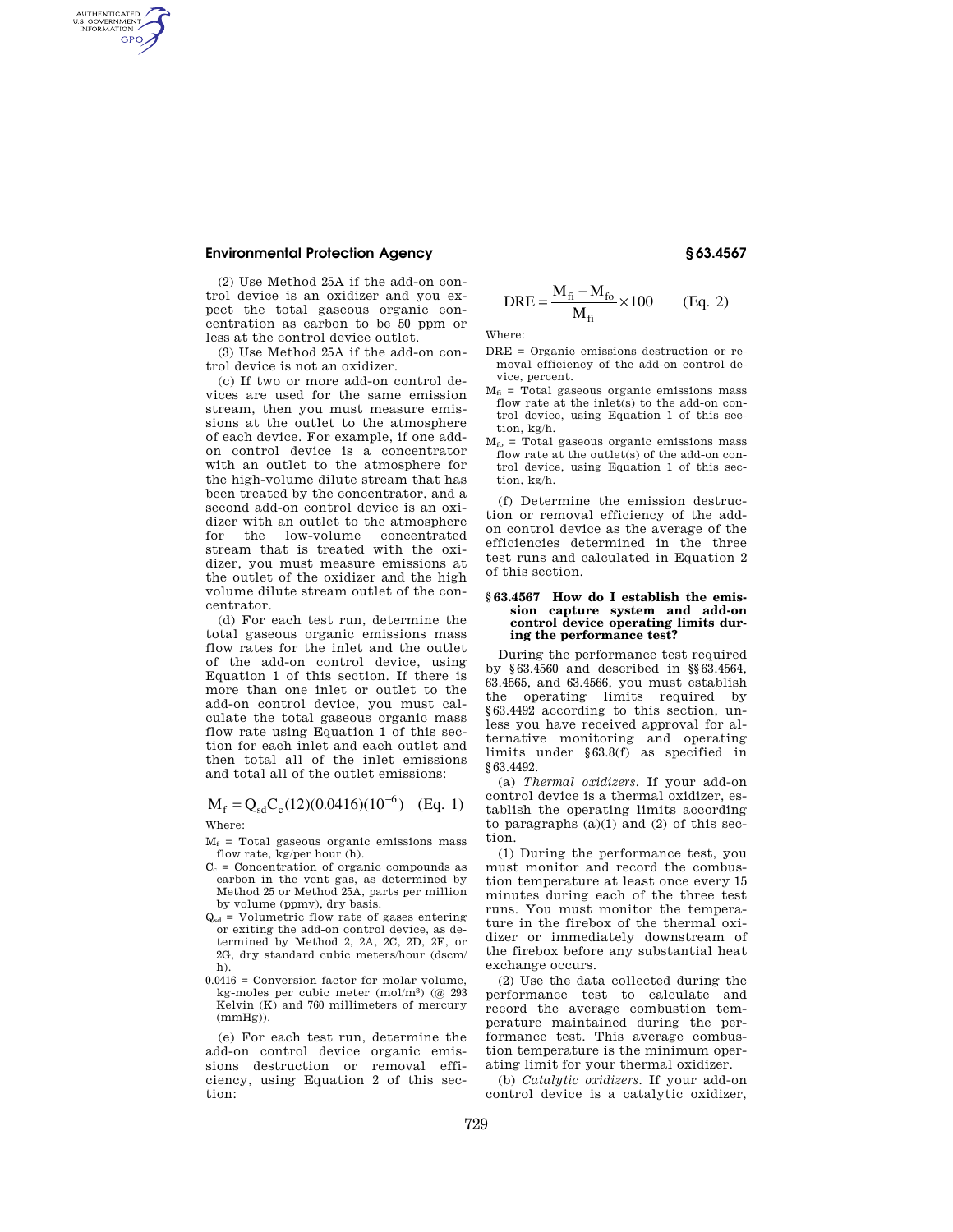establish the operating limits according to either paragraphs  $(b)(1)$  and  $(2)$ or paragraphs (b)(3) and (4) of this section.

(1) During the performance test, you must monitor and record the temperature just before the catalyst bed and the temperature difference across the catalyst bed at least once every 15 minutes during each of the three test runs.

(2) Use the data collected during the performance test to calculate and record the average temperature just before the catalyst bed and the average temperature difference across the catalyst bed maintained during the performance test. These are the minimum operating limits for your catalytic oxidizer.

(3) You must monitor the temperature at the inlet to the catalyst bed and implement a site-specific inspection and maintenance plan for your catalytic oxidizer as specified in paragraph (b)(4) of this section. During the performance test, you must monitor and record the temperature just before the catalyst bed at least once every 15 minutes during each of the three test runs. Use the data collected during the performance test to calculate and record the average temperature just before the catalyst bed during the performance test. This is the minimum operating limit for your catalytic oxidizer.

(4) You must develop and implement an inspection and maintenance plan for your catalytic oxidizer(s) for which you elect to monitor according to para $graph (b)(3)$  of this section. The plan must address, at a minimum, the elements specified in paragraphs (b)(4)(i) through (iii) of this section.

(i) Annual sampling and analysis of the catalyst activity (*i.e.,* conversion efficiency) following the manufacturer's or catalyst supplier's recommended procedures. If problems are found during the catalyst activity test, you must replace the catalyst bed or take other corrective action consistent with the manufacturer's recommendations.

(ii) Monthly external inspection of the catalytic oxidizer system, including the burner assembly and fuel supply lines for problems and, as nec-

**§ 63.4567 40 CFR Ch. I (7–1–09 Edition)** 

essary, adjust the equipment to assure proper air-to-fuel mixtures.

(iii) Annual internal inspection of the catalyst bed to check for channeling, abrasion, and settling. If problems are found during the annual internal inspection of the catalyst, you must replace the catalyst bed or take other corrective action consistent with the manufacturer's recommendations. If the catalyst bed is replaced and is not of like or better kind and quality as the old catalyst then you must conduct a new performance test to determine destruction efficiency according to §63.4566. If a catalyst bed is replaced and the replacement catalyst is of like or better kind and quality as the old catalyst, then a new performance test to determine destruction efficiency is not required and you may continue to use the previously established operating limits for that catalytic oxidizer.

(c) *Regenerative carbon adsorbers.* If your add-on control device is a regenerative carbon adsorber, establish the operating limits according to paragraphs (c)(1) and (2) of this section.

(1) You must monitor and record the total regeneration desorbing gas (*e.g.,*  steam or nitrogen) mass flow for each regeneration cycle, and the carbon bed temperature after each carbon bed regeneration and cooling cycle for the regeneration cycle either immediately preceding or immediately following the performance test.

(2) The operating limits for your regenerative carbon adsorber are the minimum total desorbing gas mass flow recorded during the regeneration cycle and the maximum carbon bed temperature recorded after the cooling cycle.

(d) *Condensers.* If your add-on control device is a condenser, establish the operating limits according to paragraphs  $(d)(1)$  and  $(2)$  of this section.

(1) During the performance test, you must monitor and record the condenser outlet (product side) gas temperature at least once every 15 minutes during each of the three test runs.

(2) Use the data collected during the performance test to calculate and record the average condenser outlet (product side) gas temperature maintained during the performance test.